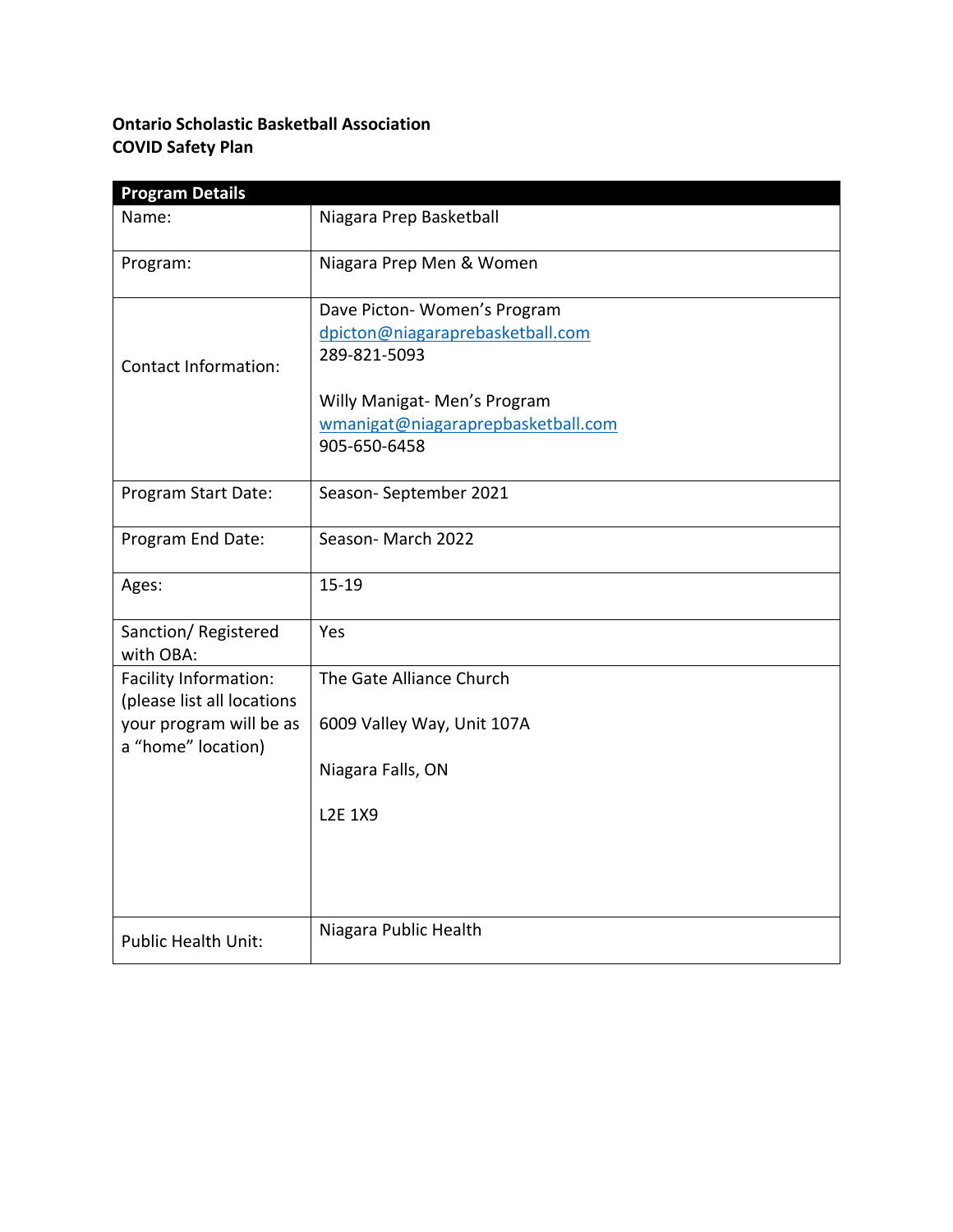## **Safety Measures**

### **Screening Protocols:**

The program COVID Safety Officer will oversee all team personnel in completing the Daily Attestation through OBA's Smartsheet platform at the first team activity of each day. Coaches will submit the Proof of Vaccination Attestation to Ontario Basketball. The COVID Safety Officer for the host program during competition will check Proof of Vaccination and complete Daily Attestations for all visiting team members, minor officials, game officials and anyone entering the facility during competition.

Team personnel will be Rapid Antigen Tested once a week which will be administered and recorded by the COVID Safety Officer. The COVID Safety Officer will ensure all updated measures are posted on the Niagara Prep website for easy access.

### **Physical Distancing Measures:**

NO SPECTATORS AT COMPETITION- this includes media. Only those listed in the Framework will be allowed to enter the facility.

NO SHAKING OF HANDS at the completion of competition.

COVID Safety Officer to ensure physical distancing during team activities where applicable, keeping spacing in changerooms, during film sessions, and when participating in training/ weightlifting sessions.

Benches to be physically distanced from each other and from minor officials table. Players will have designated areas in the changeroom 6ft from one another. Changerooms will be for immediate team personnel. Home & Away teams in separate locations.

### **Cleaning Protocols:**

COVID Safety Officer will wipe down all equipment with disinfecting wipes before and after use.

COVID Safety Officer will wipe down benches and locker rooms before and after use.

In addition to benches before and after games they will wipe down basketballs before and after practice, changeroom benches and high touch surfaces within the space, all training equipment (weights, skipping ropes, ladders, etc.)

Sanitizer will be made available within the facility at all team events. Recommended players use before entering and exiting the facility.